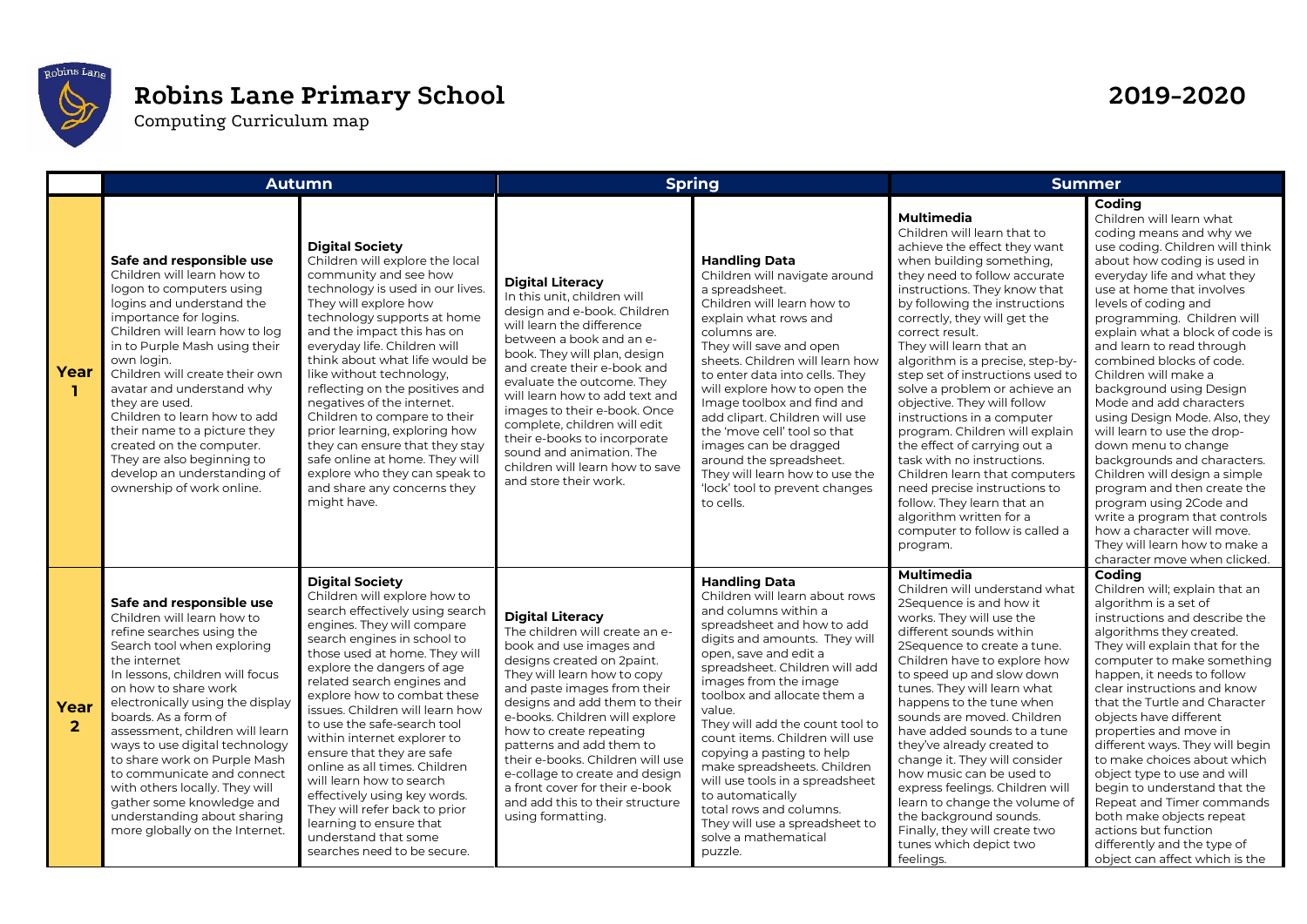|                      |                                                                                                                                                                                                                                                                                                                                                                                                                                                                                                                                         |                                                                                                                                                                                                                                                                                                                                                                                                                                                                                                                                                                               |                                                                                                                                                                                                                                                                                                                                                                                                                                                                                                                                                                                    |                                                                                                                                                                                                                                                                                                                                                                                                                                                                                                                                                                                                                                 |                                                                                                                                                                                                                                                                                                                                                                                                                                                                                                                                                                                                                                                                                                                                                                                                                                                             | best command to use.<br>Children will include a button<br>in their programs and explain<br>what debug (debugging)<br>means. Children will have a<br>clear idea of how to use a<br>design document to start<br>debugging a program and will<br>debug simple programs.<br>They will explain why it is<br>important to save their work<br>after each functioning<br>iteration of the program they<br>are making.                                                                                                                                                                                                                                                                                                                                                                                                                                                                                                                                                                                                                                                                                                                         |
|----------------------|-----------------------------------------------------------------------------------------------------------------------------------------------------------------------------------------------------------------------------------------------------------------------------------------------------------------------------------------------------------------------------------------------------------------------------------------------------------------------------------------------------------------------------------------|-------------------------------------------------------------------------------------------------------------------------------------------------------------------------------------------------------------------------------------------------------------------------------------------------------------------------------------------------------------------------------------------------------------------------------------------------------------------------------------------------------------------------------------------------------------------------------|------------------------------------------------------------------------------------------------------------------------------------------------------------------------------------------------------------------------------------------------------------------------------------------------------------------------------------------------------------------------------------------------------------------------------------------------------------------------------------------------------------------------------------------------------------------------------------|---------------------------------------------------------------------------------------------------------------------------------------------------------------------------------------------------------------------------------------------------------------------------------------------------------------------------------------------------------------------------------------------------------------------------------------------------------------------------------------------------------------------------------------------------------------------------------------------------------------------------------|-------------------------------------------------------------------------------------------------------------------------------------------------------------------------------------------------------------------------------------------------------------------------------------------------------------------------------------------------------------------------------------------------------------------------------------------------------------------------------------------------------------------------------------------------------------------------------------------------------------------------------------------------------------------------------------------------------------------------------------------------------------------------------------------------------------------------------------------------------------|---------------------------------------------------------------------------------------------------------------------------------------------------------------------------------------------------------------------------------------------------------------------------------------------------------------------------------------------------------------------------------------------------------------------------------------------------------------------------------------------------------------------------------------------------------------------------------------------------------------------------------------------------------------------------------------------------------------------------------------------------------------------------------------------------------------------------------------------------------------------------------------------------------------------------------------------------------------------------------------------------------------------------------------------------------------------------------------------------------------------------------------|
| Year<br>$\mathbf{3}$ | Safe and responsible use<br>Children will learn that some<br>information held on websites<br>may not be accurate or true.<br>They will begin to understand<br>how to search the Internet<br>and how to think critically<br>about the results that are<br>returned.<br>Children will access and assess<br>a 'spoof' website, giving<br>feedback on how this website<br>is inadequate.<br>Children will design and<br>create their own 'spoof'<br>webpage mock-up and share<br>their mock up designs with<br>partner to peer assess work. | <b>Digital Society</b><br>Children will list a range of<br>different ways to<br>communicate and they will<br>use 2Connect to highlight the<br>strengths and weaknesses of<br>each method. Children will<br>learn how to access e-mails<br>and how to open and respond<br>to them. Children will refer<br>back to prior learning and<br>create an online safety<br>brochure for children. This<br>brochure will then be<br>attached to e-mails and<br>shared with their peers.<br>Children will learn what CC<br>means and how they can add<br>other recipients to the e-mail. | <b>Digital Literacy</b><br>In this unit, children will focus<br>on typing skills using 2type.<br>The children will learn correct<br>posture and how to use both<br>hands to type. The children<br>will focus on methods of<br>typing, learning how to use<br>fingers to match each row on<br>the keyboard. Children will<br>think about how to type<br>quickly. They will learn how to<br>use shortcuts to structure<br>their presentations. The<br>children will finish by typing<br>up a piece of work of their<br>choice and presenting it in<br>their own personalised design. | Handling Data<br>Children will create a table of<br>data on a spreadsheet. They<br>will use a spreadsheet<br>program to automatically<br>create charts and graphs from<br>data. They will use the 'more<br>than', 'less than' and 'equals'<br>tools to compare different<br>numbers and help to work out<br>solutions to calculations.<br>Children will use the 'spin' tool<br>to count through times tables.<br>They will describe a cell<br>location in a spreadsheet<br>using the notation of a letter<br>for the column followed by a<br>number for the row. Children<br>will find specified locations in<br>a spreadsheet. | Multimedia<br>Children will learn that a<br>computer simulation can<br>represent real and imaginary<br>situations.<br>They will give some examples<br>of simulations used for fun<br>and for work.<br>Children will give suggestions<br>of advantages and problems<br>of simulations. They will<br>explore a simulation and use a<br>simulation to try out different<br>options and to test<br>predictions. Children will<br>begin to evaluate simulations<br>by comparing them with real<br>situations and considering<br>their usefulness and will<br>recognise patterns within<br>simulations and make and<br>test predictions. Children will<br>identify the relationships and<br>rules on which the simulations<br>are based and test their<br>predictions. Finally, they will<br>evaluate a simulation to<br>determine its usefulness for<br>purpose. | Codina<br>Children will create a design<br>that represents a sequential<br>algorithm and use a flowchart<br>design to create the code.<br>They will learn to explain what<br>Object, Action, Output, Control<br>and Event are in computer<br>programming. Children will<br>explain how their program<br>simulates a physical system,<br>i.e. my vehicles move at<br>different speeds and angles<br>and how to describe what<br>they did to make their vehicle<br>change angle. Children will<br>show that their vehicles move<br>at different speeds and make<br>use of the X and Y properties<br>of objects in their coding.<br>Children will create an if<br>statement in their program<br>and use a timer and if<br>statement to introduce<br>selection in their program.<br>Children will show how their<br>character repeats an action<br>and explain how they caused<br>it to do so and they will begin<br>to understand how the use of<br>the timer differs from the<br>repeat command and can<br>experiment with the different<br>methods of repeating blocks<br>of code and explain how they<br>made objects repeat actions. |
| Year                 | Safe and responsible use<br>Children will learn that<br>security symbols such as a                                                                                                                                                                                                                                                                                                                                                                                                                                                      | <b>Digital Society</b><br>Children will role-play the job<br>of a journalist in a newsroom.                                                                                                                                                                                                                                                                                                                                                                                                                                                                                   | <b>Digital Literacy</b><br>Children will look at and<br>discuss a variety of written                                                                                                                                                                                                                                                                                                                                                                                                                                                                                               | <b>Handling Data</b><br>Children will use the number<br>formatting tools within                                                                                                                                                                                                                                                                                                                                                                                                                                                                                                                                                 | <b>Multimedia</b><br>Children will put together a<br>simple animation using paper                                                                                                                                                                                                                                                                                                                                                                                                                                                                                                                                                                                                                                                                                                                                                                           | Coding<br>Children will learn to read and<br>understand code and remix                                                                                                                                                                                                                                                                                                                                                                                                                                                                                                                                                                                                                                                                                                                                                                                                                                                                                                                                                                                                                                                                |
| 4                    | padlock protect their identity                                                                                                                                                                                                                                                                                                                                                                                                                                                                                                          | They will interpret a variety of                                                                                                                                                                                                                                                                                                                                                                                                                                                                                                                                              | materials where the font size                                                                                                                                                                                                                                                                                                                                                                                                                                                                                                                                                      | 2Calculate to appropriately                                                                                                                                                                                                                                                                                                                                                                                                                                                                                                                                                                                                     | to create a flick book.                                                                                                                                                                                                                                                                                                                                                                                                                                                                                                                                                                                                                                                                                                                                                                                                                                     | code to achieve a particular                                                                                                                                                                                                                                                                                                                                                                                                                                                                                                                                                                                                                                                                                                                                                                                                                                                                                                                                                                                                                                                                                                          |
|                      | online are there to ensure they                                                                                                                                                                                                                                                                                                                                                                                                                                                                                                         | incoming communications                                                                                                                                                                                                                                                                                                                                                                                                                                                                                                                                                       | and type are tailored to the                                                                                                                                                                                                                                                                                                                                                                                                                                                                                                                                                       | format numbers. They will add                                                                                                                                                                                                                                                                                                                                                                                                                                                                                                                                                                                                   | They will develop an                                                                                                                                                                                                                                                                                                                                                                                                                                                                                                                                                                                                                                                                                                                                                                                                                                        | outcome. The children will                                                                                                                                                                                                                                                                                                                                                                                                                                                                                                                                                                                                                                                                                                                                                                                                                                                                                                                                                                                                                                                                                                            |
|                      | remain safe online. They will                                                                                                                                                                                                                                                                                                                                                                                                                                                                                                           | and used these to build up the                                                                                                                                                                                                                                                                                                                                                                                                                                                                                                                                                | purpose of the text.                                                                                                                                                                                                                                                                                                                                                                                                                                                                                                                                                               | a formula to a cell to                                                                                                                                                                                                                                                                                                                                                                                                                                                                                                                                                                                                          | understanding of animation                                                                                                                                                                                                                                                                                                                                                                                                                                                                                                                                                                                                                                                                                                                                                                                                                                  | focus on debugging and how                                                                                                                                                                                                                                                                                                                                                                                                                                                                                                                                                                                                                                                                                                                                                                                                                                                                                                                                                                                                                                                                                                            |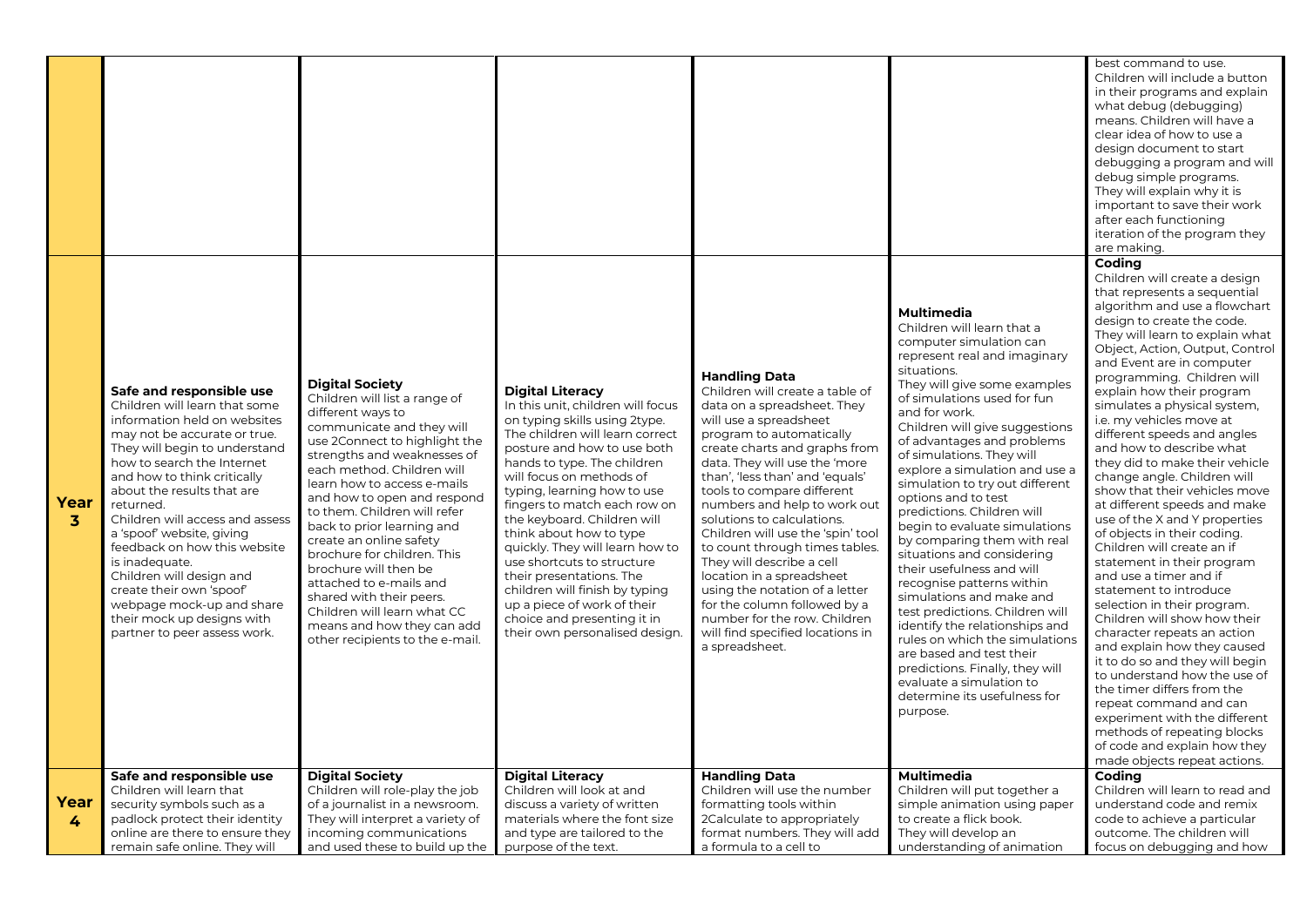|            | learn the meaning of the term<br>'phishing' and are aware of the<br>existence of scam websites.<br>Children will explain what a<br>digital footprint is and how it<br>relates to identity theft, giving<br>examples of things that they<br>wouldn't want to be in their<br>digital footprint.                                                                                                                                                                                                                                                                                              | details of a story. They will use<br>the incoming information to<br>write their own newspaper<br>report. Children will use<br>2Connect to mind-map ideas<br>for a community campaign.<br>Children will use these ideas<br>to write a persuasive letter or<br>poster as part of the campaign<br>and e-mail these to<br>correspondents.                                                                                                                                                                                                                                                                                                                              | Children will use text<br>formatting to make a piece of<br>writing fit for its audience and<br>purpose. They will use<br>2Connect to mind-map ideas<br>for a community campaign.<br>The children will use these<br>ideas to write a persuasive<br>letter or poster as part of the<br>campaign. They will then<br>assess their texts using criteria<br>to judge their suitability for<br>the intended audience.                                                                                                                                                                               | automatically make a<br>calculation in that cell. They<br>will use the timer, random<br>number and spin button tools.<br>Children will combine tools to<br>make fun ways to explore<br>number. Children will use a<br>series of data in a spreadsheet<br>to create a line graph. They<br>will use a line graph to find out<br>when the temperature in the<br>playground will reach 20°C.<br>Children will make practical<br>use of a spreadsheet to help<br>them plan actions. Children<br>will use the currency<br>formatting in 2Calculate.                                     | frames. Children will then<br>make a simple animation<br>using 2Animate. Children will<br>learn what the Onion Skin tool<br>does in animation and use the<br>Onion Skin tool to create an<br>animated image. They will use<br>backgrounds and sounds to<br>make more complex and<br>imaginative animations.<br>Children will learn what 'stop<br>motion' animation is and how<br>it is created and use ideas<br>from existing 'stop motion'<br>films to recreate their own<br>animation. Children will then<br>share their animations and<br>commented on each other's<br>work using display boards and<br>blogs in Purple Mash.                                                                                                                                     | to improve a program to<br>create the intended outcome.<br>Children will explain what a<br>variable is when used in<br>programming and create a<br>timer that prints a new<br>number to the screen every<br>second. They explain how they<br>made their program change<br>the number every second and<br>create algorithms to show<br>simple events. Children will<br>learn how to manipulate<br>graphics in the design view to<br>achieve the desired look for<br>the program and use an<br>algorithm when making a<br>simulation of an event on the<br>computer.                                                                                                                                                                                                                                                                                        |
|------------|--------------------------------------------------------------------------------------------------------------------------------------------------------------------------------------------------------------------------------------------------------------------------------------------------------------------------------------------------------------------------------------------------------------------------------------------------------------------------------------------------------------------------------------------------------------------------------------------|--------------------------------------------------------------------------------------------------------------------------------------------------------------------------------------------------------------------------------------------------------------------------------------------------------------------------------------------------------------------------------------------------------------------------------------------------------------------------------------------------------------------------------------------------------------------------------------------------------------------------------------------------------------------|----------------------------------------------------------------------------------------------------------------------------------------------------------------------------------------------------------------------------------------------------------------------------------------------------------------------------------------------------------------------------------------------------------------------------------------------------------------------------------------------------------------------------------------------------------------------------------------------|-----------------------------------------------------------------------------------------------------------------------------------------------------------------------------------------------------------------------------------------------------------------------------------------------------------------------------------------------------------------------------------------------------------------------------------------------------------------------------------------------------------------------------------------------------------------------------------|----------------------------------------------------------------------------------------------------------------------------------------------------------------------------------------------------------------------------------------------------------------------------------------------------------------------------------------------------------------------------------------------------------------------------------------------------------------------------------------------------------------------------------------------------------------------------------------------------------------------------------------------------------------------------------------------------------------------------------------------------------------------|-----------------------------------------------------------------------------------------------------------------------------------------------------------------------------------------------------------------------------------------------------------------------------------------------------------------------------------------------------------------------------------------------------------------------------------------------------------------------------------------------------------------------------------------------------------------------------------------------------------------------------------------------------------------------------------------------------------------------------------------------------------------------------------------------------------------------------------------------------------|
| Year<br>5  | Safe and responsible use<br>In this unit of work, children<br>will think critically about what<br>they share online, even when<br>asked by a usually reliable<br>person to share something.<br>Children will gather research<br>and share clear ideas about<br>good passwords. Children will<br>see how they can use images<br>and digital technology to<br>create effects not possible<br>without technology. They will<br>explore how image<br>manipulation could be used to<br>upset them or others even<br>using simple, freely available<br>tools and little specialist<br>knowledge. | <b>Digital Society</b><br>Children will explore how<br>social media impacts on daily<br>life. They will learn how to stay<br>safe online when using social<br>media, learning how to create<br>password protections.<br>Children will have a key focus<br>on cyber-bullying and the<br>negative impacts this has on a<br>person. They will think about<br>how their online persona is<br>reflected in a digital society.<br>The children will think about<br>different types of social media<br>and the image they want to<br>create for themselves on-line.<br>They will look at how air-<br>brushing and filtering can<br>impact on a person's sense of<br>self. | <b>3D Designs</b><br>In this unit, children will use<br>the 3D printer to create<br>designs based on characters<br>from books. The children will<br>use caddy software to design<br>and create their fictional<br>character. The children will<br>learn how to structure their<br>models onto the caddy<br>design. The children will<br>assess and edit their designs.<br>They will use repeating<br>patterns to create multiple 3D<br>designs and explore how to<br>re-size and re-model their<br>designs. Children will evaluate<br>their products and share next<br>steps with a partner. | <b>Handling Data</b><br>The children will learn how to<br>create a formula in a<br>spreadsheet to convert m to<br>cm. They will explore how to<br>apply this to creating a<br>spreadsheet that converts<br>miles to km and vice versa.<br>Children will use a<br>spreadsheet to work out<br>which letters appear most<br>often. They will learn how to<br>use the 'how many' tool.<br>Children will create simple<br>formulae that use different<br>variables. They will also create<br>a formula that will work out<br>how many days there are in x<br>number of weeks or years. | <b>Multimedia</b><br>Children will learn what the<br>2Design and Make tool is for.<br>They will explore the different<br>viewpoints in<br>2Design and Make whilst<br>designing a building. Then,<br>they will adapt one of the<br>vehicle models by<br>moving the points to alter the<br>shape of the vehicle while still<br>maintaining its form. Children<br>will explore how to edit the<br>polygon 3D models to design<br>a 3D model for a purpose.<br>After this, they will refine one<br>of their designs to prepare it<br>for printing. Children will print<br>their design as a 2D net and<br>then created a 3D model.<br>Finally, using the 3D printer,<br>children will incorporate prior<br>learning to add designs to<br>tinkercad and print in 3D form. | Coding<br>Children will use sketching to<br>design a program and reflect<br>upon their design and create<br>code that conforms to their<br>design. They will explain how<br>their program simulates a<br>physical system and select the<br>relevant features of a situation<br>to incorporate into their<br>simulation by using<br>decomposition and<br>abstraction. Children will<br>reflect upon the effectiveness<br>of their simulation. Children<br>can explain what a variable is<br>in programming and<br>set/change the variable values<br>appropriately. Children will<br>learn some ways that text<br>variables can be used in<br>coding. Children can create a<br>game which has a timer and<br>score pad and use variables to<br>control the objects in the<br>game. Children will create<br>loops using the timer and<br>If/else statements. |
| Year<br>-6 | Safe and responsible use<br>Children will identify the<br>benefits and risks of mobile<br>devices broadcasting the<br>location of the user/device, e.g.<br>apps accessing location.<br>Also, they will identify secure<br>sites by looking for privacy                                                                                                                                                                                                                                                                                                                                     | <b>Digital Society</b><br>In this unit of work, children<br>will review social media and<br>how to stay safe online when<br>accessing social media<br>websites. Children will plan<br>and design a safety booklet for<br>other children, using age-                                                                                                                                                                                                                                                                                                                                                                                                                | <b>Digital Literacy</b><br>Children will create a blog<br>with a specific purpose.<br>They will understand that the<br>way in which information is<br>presented has an impact upor<br>the audience and that blogs<br>needed to be updated                                                                                                                                                                                                                                                                                                                                                    | <b>Handling Data</b><br>Children will create a<br>spreadsheet to answer a<br>mathematical question<br>relating to probability.<br>They will learn how they can<br>take copy and paste shortcuts.<br>Children will problem solve                                                                                                                                                                                                                                                                                                                                                   | <b>3D designs</b><br>In this unit, children will build<br>on prior learning, using<br>tinkercad software to design,<br>create and evaluate their<br>work. The children will create<br>3D models using Google3D to<br>design and structure their                                                                                                                                                                                                                                                                                                                                                                                                                                                                                                                      | Coding<br>Children can plan a program<br>before coding to anticipate<br>the variables that will be<br>required to achieve the<br>desired effect.<br>They will follow through plans<br>to create the program and                                                                                                                                                                                                                                                                                                                                                                                                                                                                                                                                                                                                                                           |